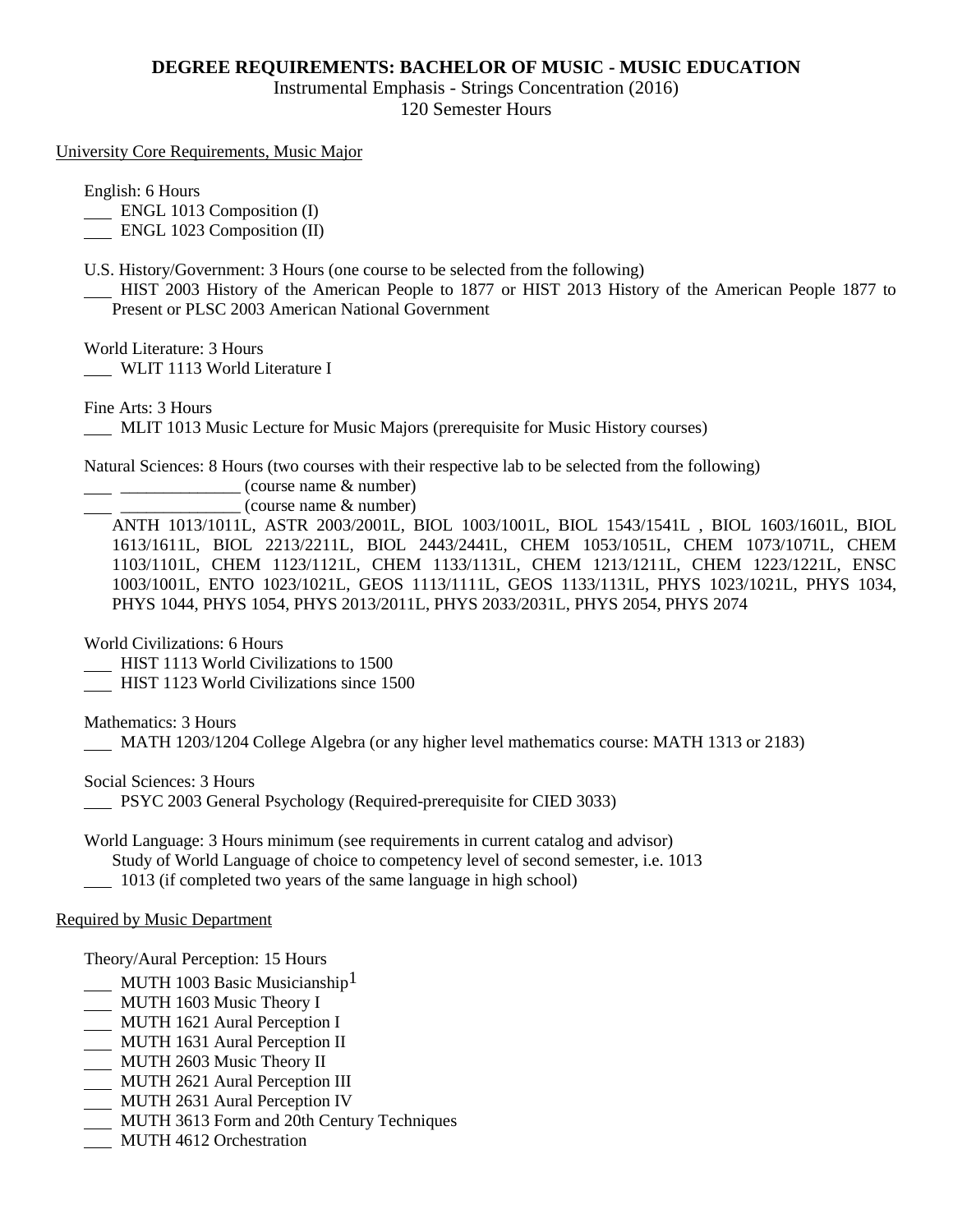Class Piano: 4 Hours2 MUAC 1221 Piano Class for Music Majors I MUAC 1231 Piano Class for Music Majors II MUAC 2221 Piano Class for Music Majors III MUAC 2231 Piano Class for Music Majors IV

Music Technology: 2 Hours (sophomore standing required for enrollment) MUAC 2112 Music Technology

Class Instruments: 8 Hours

- MUED 1371 Teaching the Beginning Percussionist
- MUED 2532 Class Instruction in Woodwinds Instruments
- MUED 2542 Class Instruction in Brass Instruments
- MUED 2552 Class Instruction in Orchestral String Instruments
- MUED 3911 Classroom Instruments in Music Education

History/Literature: 6 Hours

- MUHS 3703 History of Music to 1800
- MUHS 3713 History of Music from 1800 to Present

Applied Music (Private):  $14$  Hours<sup>3</sup>

- MUAP 110V (4 hours)
- MUAP 210V (4 hours)
- MUAP 310V (4 hours)
- MUAP 410V (1 hour) taken in conjunction with MUAP 3201
- MUAP 3201 Recital I

Pedagogy: 2 Hours

MUPD 3801 Conducting I

MUPD 3811 Conducting II: Instrumental Music

Ensemble: 8 Hours

- MUEN 1411 Men's Chorus or MUEN 1591 Women's Chorus is required the first year of residency for all music majors (1 hour).
- MUEN 1431, 2431, 3431, 4431, 4631 Symphony Orchestra (7 hours)

Music Education: 11 hours

- MUED 2012 Introduction to Music Education (prerequisite-sophomore standing)
- MUED 3021 Supervised Practicum in Teaching Musical Skills
- MUED 3833 Music Education in the Elementary School
- MUED 4112 Pedagogy in Music Education<sup>4</sup>
- MUED 4273 Methods for Teaching String Instruments

#### Required for admission to internship:

- CIED 3033 Classroom Learning Theory
- CIED 3023 Survey of Exceptionality
- College of Education requires all degree requirements completed with a GPA of 2.50 or higher, a grade of "C" or better for the CIED and MUED courses, and the successful completion of the PRAXIS I for internship. SEE THE CATALOG OF STUDIES FOR COMPLETE INFORMATION.

# Required courses during internship (**must have completed all degree requirements before student teaching semester**):

- MUED 4031 Seminar for Professional Entry into Music Education
- MUED 451V Student Teaching: Elementary Music (4 or 8 hours)
- MUED 452V Student Teaching: Secondary Music (4 or 8 hours)